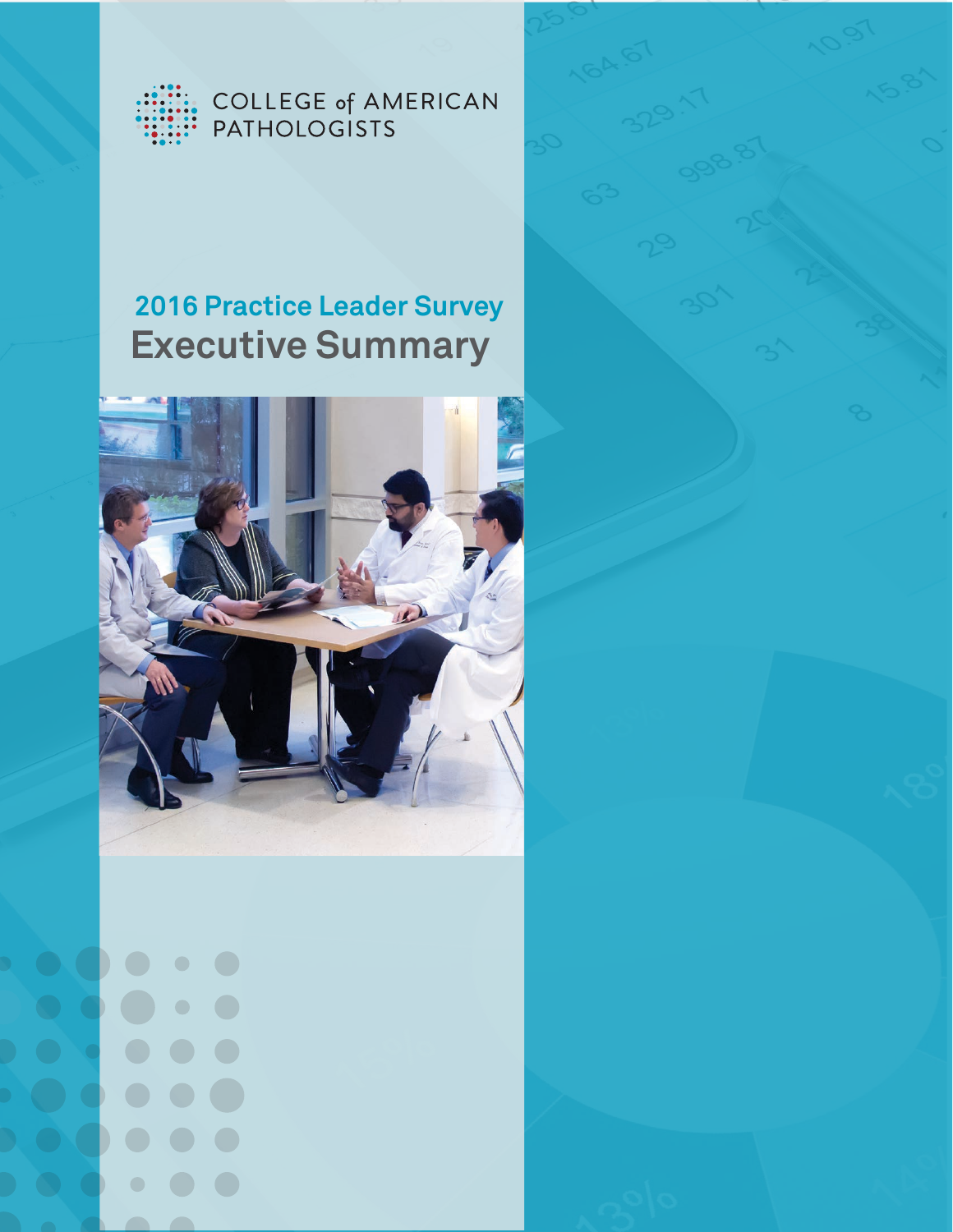## Table of contents

| Sources of Practice Cases and Revenues 3            |
|-----------------------------------------------------|
|                                                     |
|                                                     |
| <b>Business, Regulatory, and Legislative Issues</b> |
|                                                     |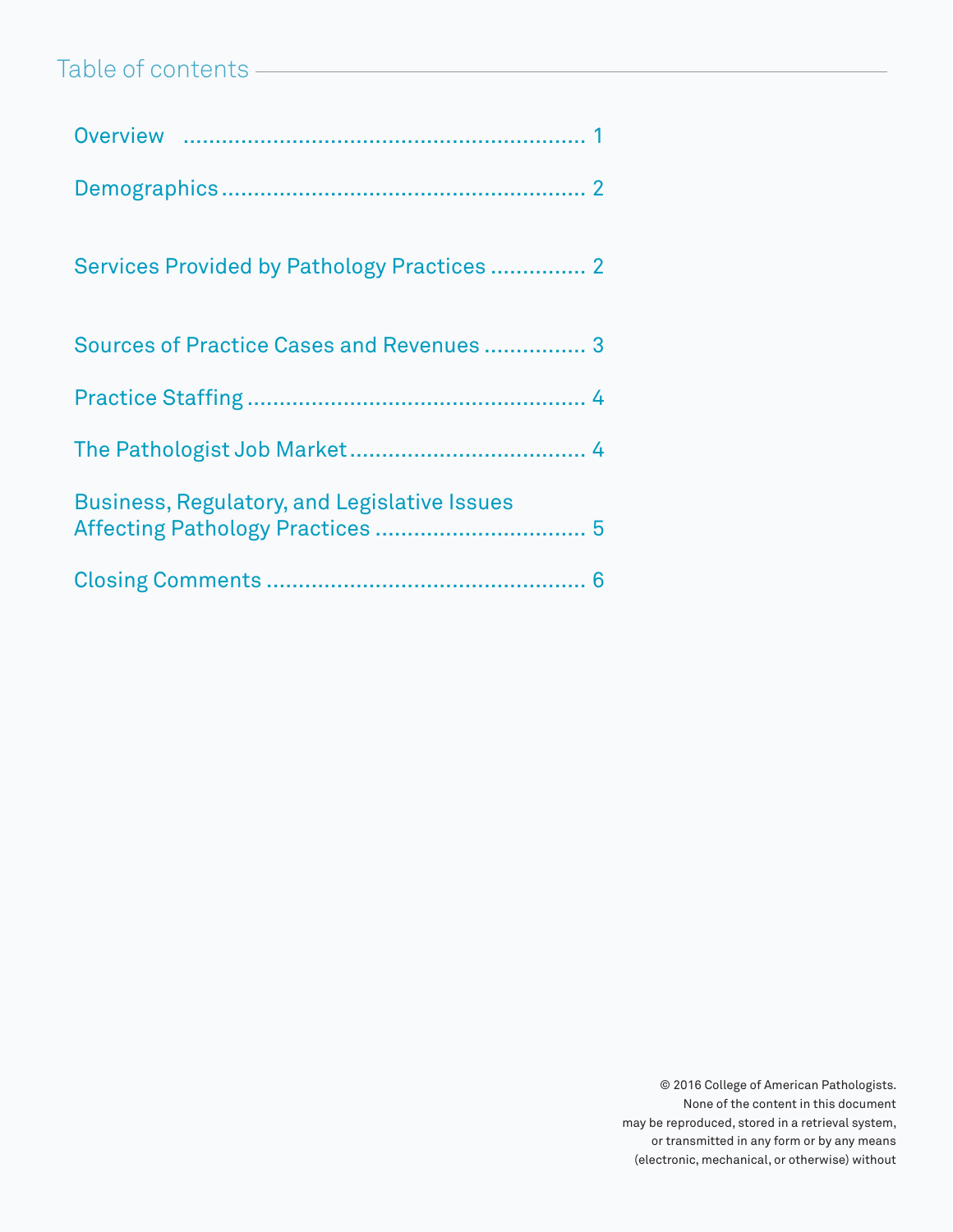## Executive Summary



#### **Overview**

As a new survey fielded by the College of American Pathologists in 2016, the Practice Leader Survey is a primary source of basic data on pathology practices. The survey supplements the CAP Practices Characteristics (PC) Survey, most recently conducted in 2014. Whereas the PC Survey was fielded to individual pathologists, the PL Survey targeted practice leaders—those in leadership or administrative roles with specific knowledge of the practice's financial, operational, and billing information. The survey was designed to elicit one—and only one—response from each pathology practice in the United States.

The survey asked questions about practice demographics (including questions on practice structure, case volume, and staffing levels); case mix revenue sources (including questions on both AP and non-AP services); hiring and staffing; market and regulatory issues (including questions on participation in value-based payment models, problems with coverage and payment, and factors that are expected to affect their practice in the next few years). The survey was fielded from March 21, 2016, to April 13, 2016. In total, 2,097 practices were sent email invitations to participate; 245 practices (11.7%) completed the survey. These respondents represented pathology practices in 43 states, Puerto Rico, and the District of Columbia. For all purposes, except where noted, the survey interval ranged from January 1, 2015, through December 31, 2015.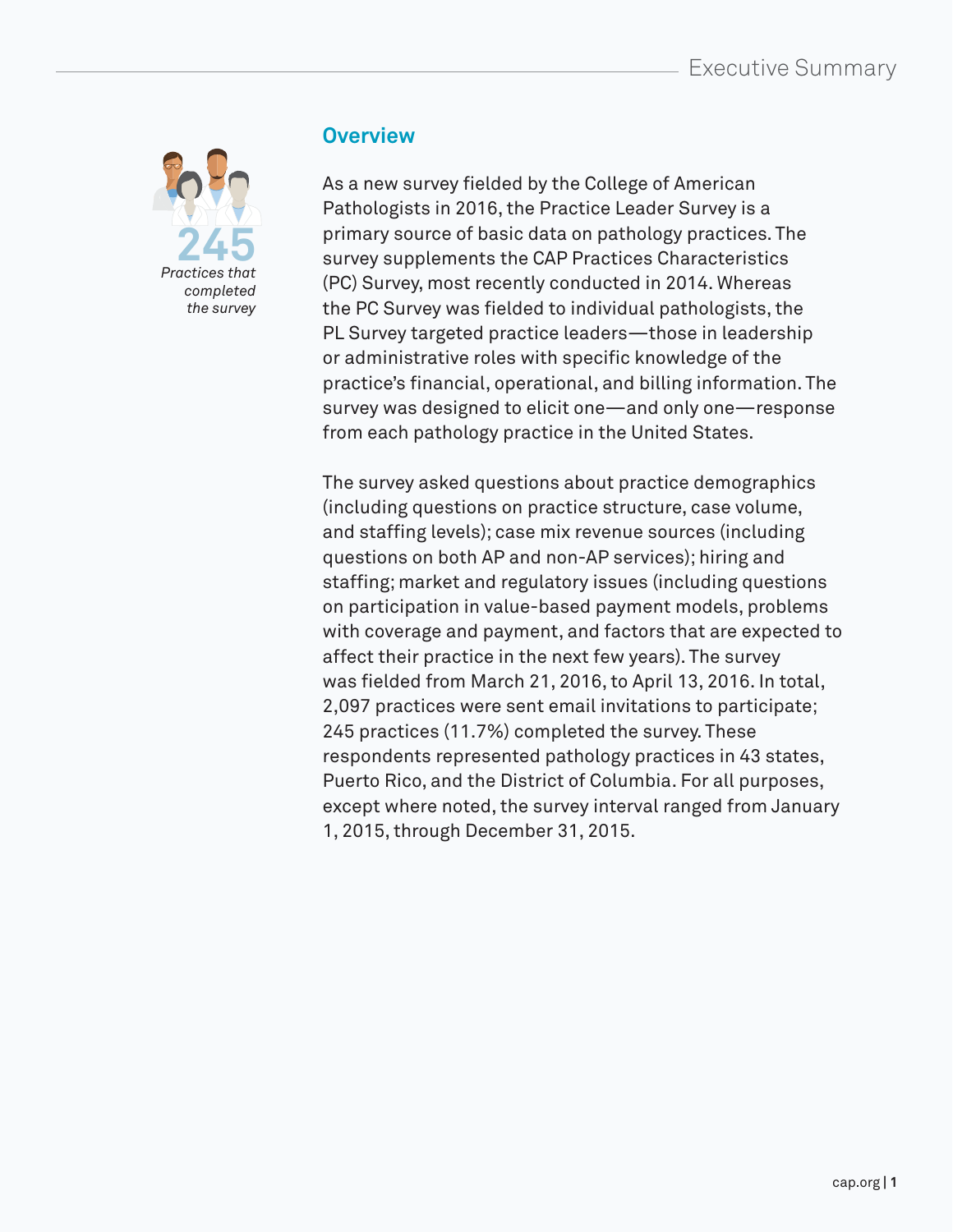## **Demographics**

- Most of the practices were hospital based. Approximately 48% of respondents were based in nonacademic hospitals, 23% of respondents were in academic hospitals/medical centers, and 15% of respondents were based in independent laboratories. Other practice settings for respondents included central or main laboratories for health care systems or integrated delivery networks; forensic laboratories or medical examiners' offices; and government or military laboratories.
- About one-half of the practices responding to the survey were pathologist owned. This includes 68% of practices that were based in nonacademic hospitals/medical centers and 65% of practices based in independent labs. Only 12% of practice leaders based in academic hospitals/medical centers reported that their practices were pathologist-owned.
- About 41% of practices processed fewer than 10,000 surgical pathology specimens in 2015, including 7% that did not process any such specimens. Nearly 25% processed 10,000–24,999 specimens in 2015; 21% processed 25,000–49,999 specimens; and 13% processed 50,000 or more specimens.
- A substantial share (74%) of surveyed practices had 10 or fewer full-time equivalent (FTE) pathologists. Over half of these practices (52%) had five or fewer FTE pathologists on staff.

#### **Services Provided by Pathology Practices**

- About 85% of surveyed practices provided both anatomic pathology (AP) and clinical pathology (CP) services, 11% provided only AP services, and 3% provided only CP services.
- Nearly 85% of practices based in independent laboratories billed for AP technical component, either for a laboratory that the practice owned (67%) and/or for services purchased from another laboratory (17%). By contrast, only about 40% of hospital-based practices billed for AP technical component services.

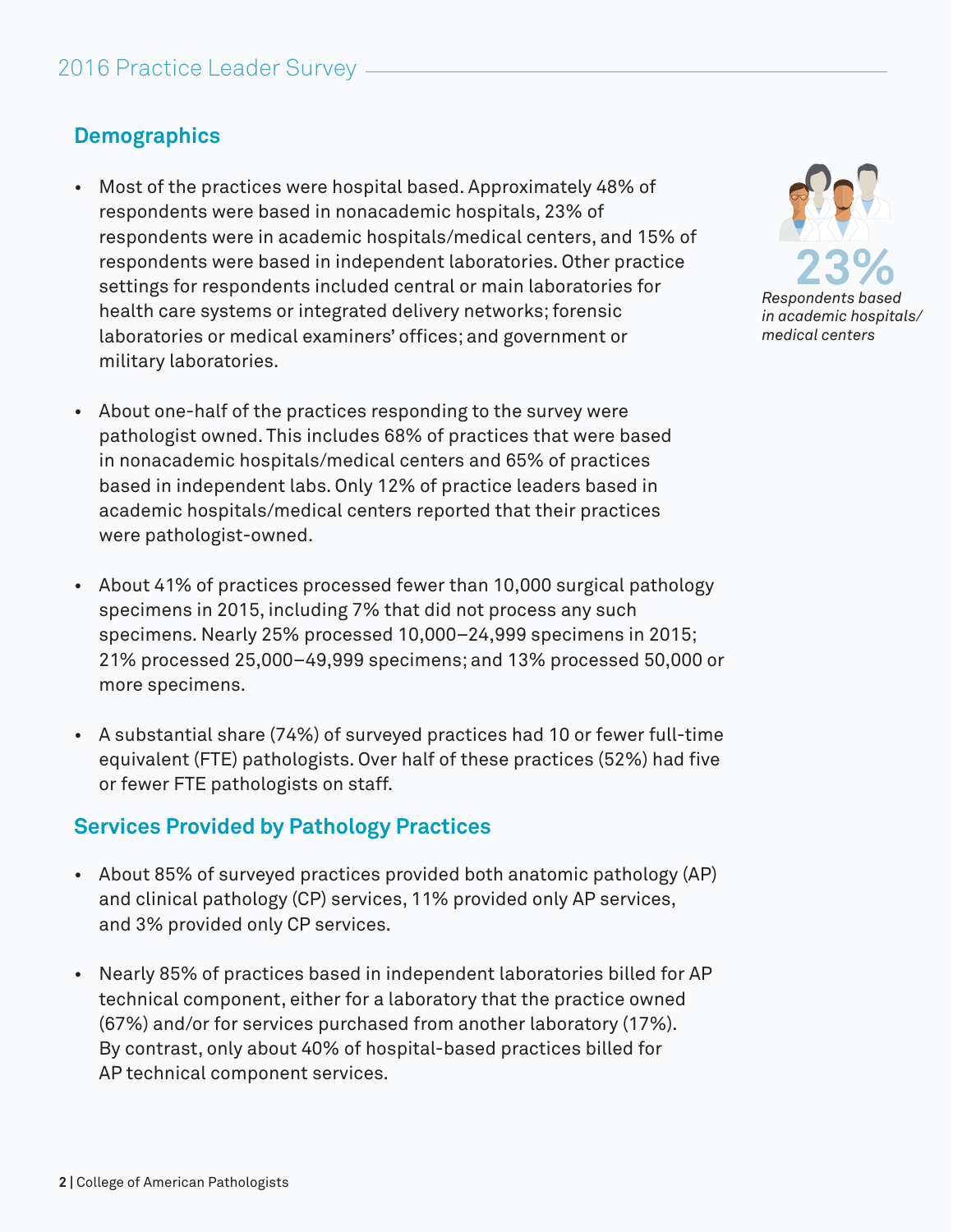• Molecular test interpretations were performed by 83% of practices based in academic hospitals/medical centers, by 50% of practices in independent laboratories, and by 33% of practices based in nonacademic hospitals/medical centers. Most practices were experiencing substantial growth in the volume of interpretations performed.

#### **Sources of Practice Cases and Revenues**

- For most practices (78%), surgical pathology accounted for the largest source of revenues.
	- o On average, hospital inpatients and outpatients accounted for 74% of AP specimens for academic hospital-based practices and for 79% of AP specimens for practices based in nonacademic hospitals; but, hospital inpatients and outpatients accounted for only 24% of specimens for independent laboratories. On average, more than 70% of AP specimens for independent laboratories came from nonhospital sources, including outreach, physician offices, pathology consults from different institutions, and other sources.
	- o Inpatient and outpatient hospital care accounted for an average of about 70% of revenues for both academic and nonacademic hospitals/medical centers, but only for about 25% of revenues for independent laboratories. On average, more than 70% of revenues for independent laboratories came from various nonhospital sources.
	- o On average, 35% of payments for services provided by pathology practices were made by commercial health plans, and 23% of payments were made by traditional Medicare plans. Together, these two sources accounted for an average of 75% of payments to practices based in independent laboratories, 68% of payments made to practices based in nonacademic hospitals/medical centers, and 60% of payments made to practices based in academic hospitals/ medical centers. The remaining sources of revenues included payments from hospitals for services provided (ie, Part A), state Medicaid programs, Medicare Advantage plans, self-pay, and state health insurance exchange plans.

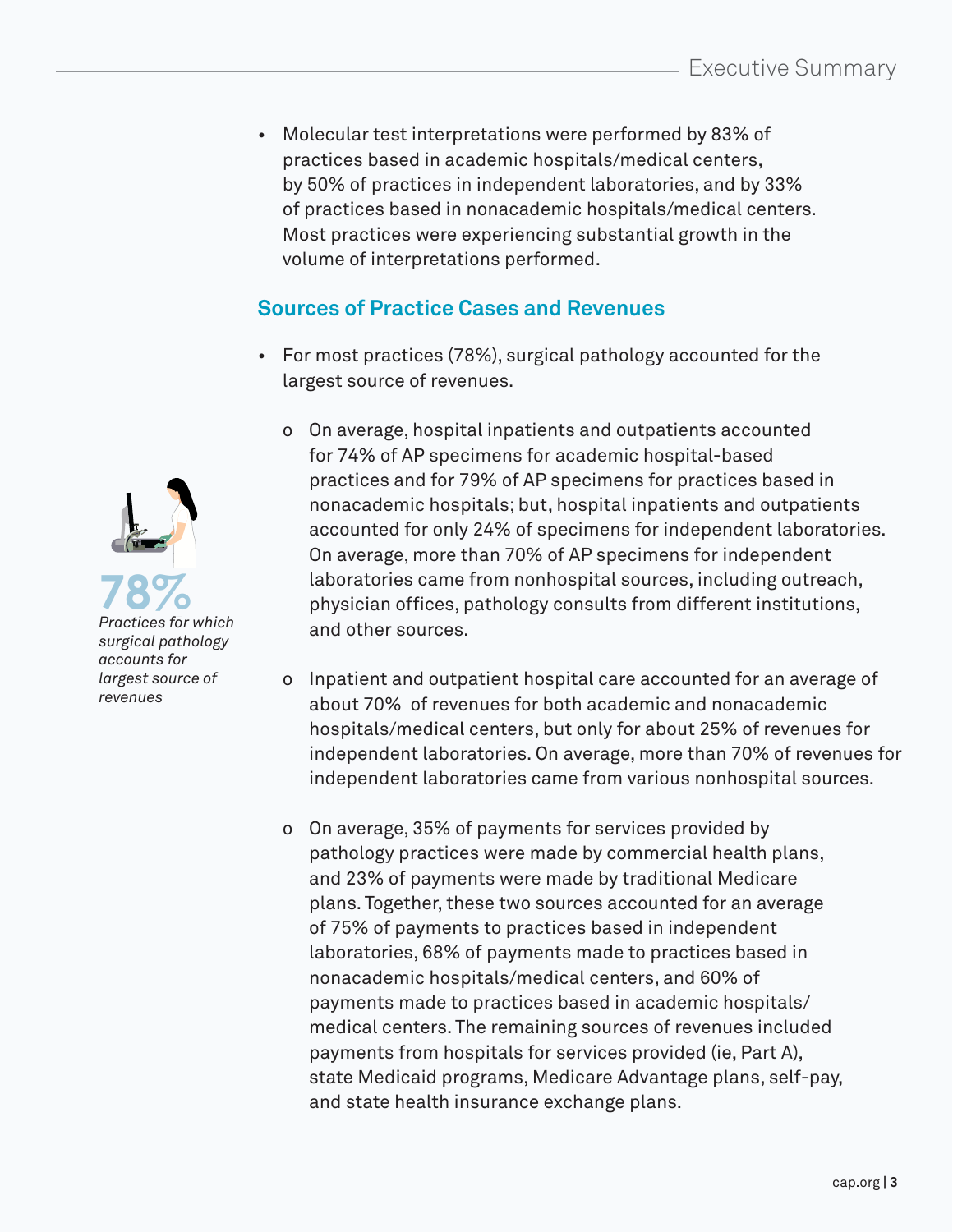## Practice Staffing

- On average, practices based in academic hospitals/medical centers had 23.6 FTE pathologists, compared to an average of 4.8 for practices based in nonacademic hospitals/medical centers and 4.0 FTEs for practices based in independent laboratories.
- About one-half of the responding practices (n=120) reported having pathologist assistants (PAs) employed in their practice. Among those practices with PAs on staff, the average was 0.2 PAs per FTE pathologist for practices based in academic hospitals/medical centers, and about 0.3 PAs per FTE pathologist for practices in other settings.
- About one-fifth of the responding practices (n=54) reported having PhD scientists employed in their practice. Most of these practices were hospital-based practices, with the vast majority being based in academic hospitals/medical centers. On average, practices based in academic hospitals/medical centers that did employ PhD scientists had 0.2 PhD scientists per FTE pathologist, while those in other settings had about 0.3 PhD scientists per FTE pathologist.
- About 25% of pathology practices had pathology residency training programs, and 45 practices reported that they had pathologist fellowship positions.

#### **The Pathologist Job Market**

- Over 40% of surveyed practices sought to hire at least one pathologist in 2015. Half of these positions were to fill previously existing positions, and half were to staff a newly created position. About 41% of these practices were based in academic hospitals/medical centers, 36% in nonacademic hospitals/medical centers, 12% in independent laboratories, and 11% in other settings.
- Approximately 31% of the practices seeking to hire a pathologist in 2015 (54%) had five or fewer full-time pathologists in 2015, 23% had six to 10 full-time pathologists, 25% had 11 to 25 pathologists, and 21% had more than 25 pathologists.

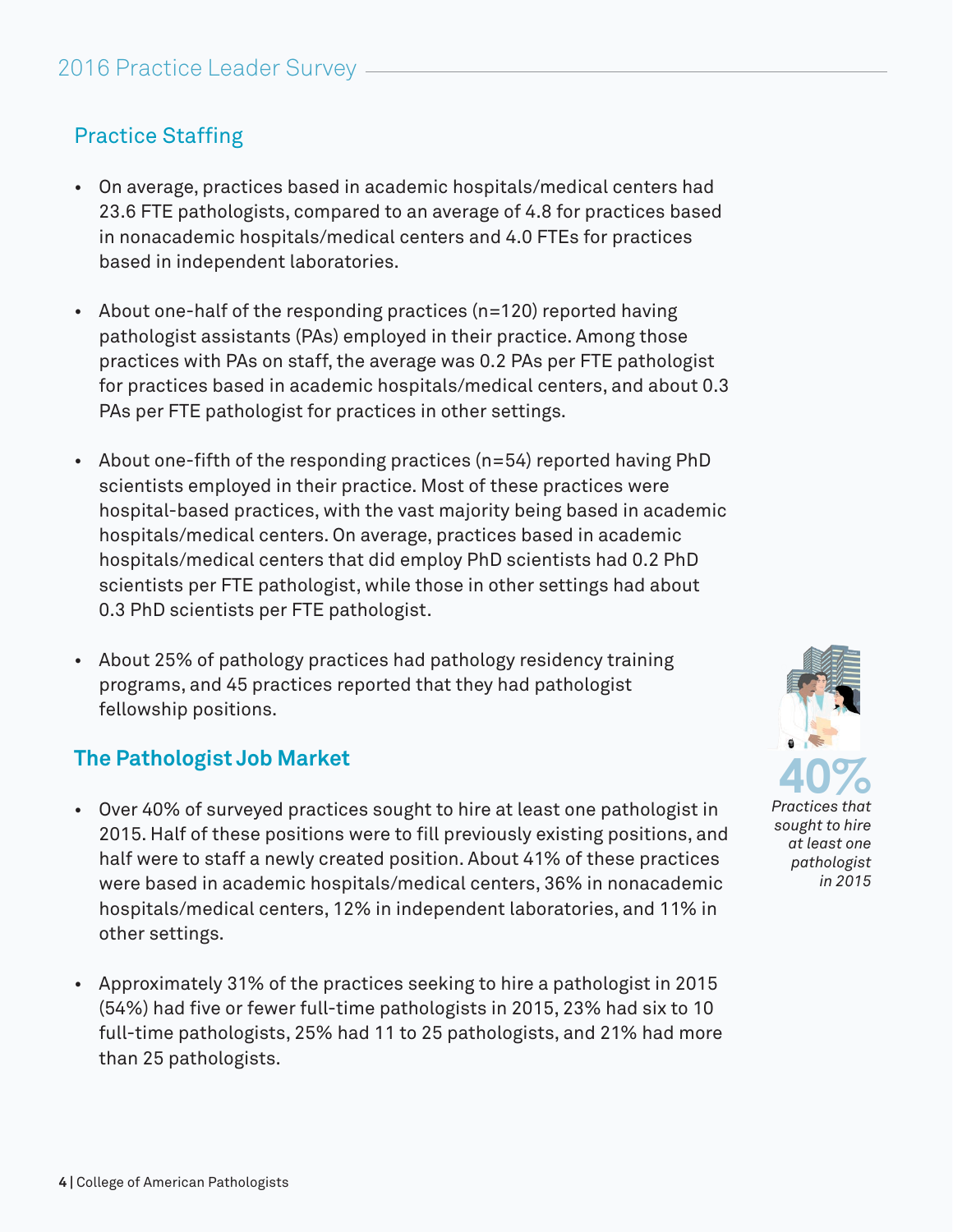

- Nearly half of these practices were seeking pathologists with expertise in general pathology. Other widely-sought areas of subspecialty expertise included hematopathology, gastrointestinal pathology, and cytology (nongynecologic).
- Nearly all of the practices that were seeking to hire pathologists were able to fill either all or some of the open positions. The most frequently cited reasons for not filling positions were an inability to find qualified candidates, an inability to meet compensation requests, and the applicant's geographic concerns.
- Nearly one-half of surveyed practices expected to hire at least one pathologist in the next three years, and one-fourth expected the practice to hire more than one pathologist during that time period. About 27% of practices had no plans to hire pathologists in the next three years, and another 27% were unsure of their future hiring plans.
- Some of these new positions were due to expected retirements among current staff. More than 40% of respondents expected at least one retirement in their practice in the next three years. More than one-third (35%) did not expect any retirements, and 22% were unsure.

## **Business, Regulatory, and Legislative Issues Affecting Pathology Practices**

- About three in 10 respondents reported that their practice was involved in some kind of organizational change in 2015. The most frequent change was that a hospital served by the practice was involved in a merger or acquisition, an event experienced by 20% of respondents' practices.
- About 40% of respondents were currently contracted to participate in one or more accountable care organizations (ACOs), were negotiating to participate in an ACO, or were currently exploring the feasibility of forming or joining an ACO. Almost an equal number of respondents' practices did not contract with an ACO, although a large number of those may consider doing so in the future. Among the respondents whose practices participate in ACOs, the most common method used by the ACO for compensating pathologists was fee-for-service payments at or above rates paid by Medicare or the health plans' standard fee schedule. Although ACOs are premised on improving quality, reducing